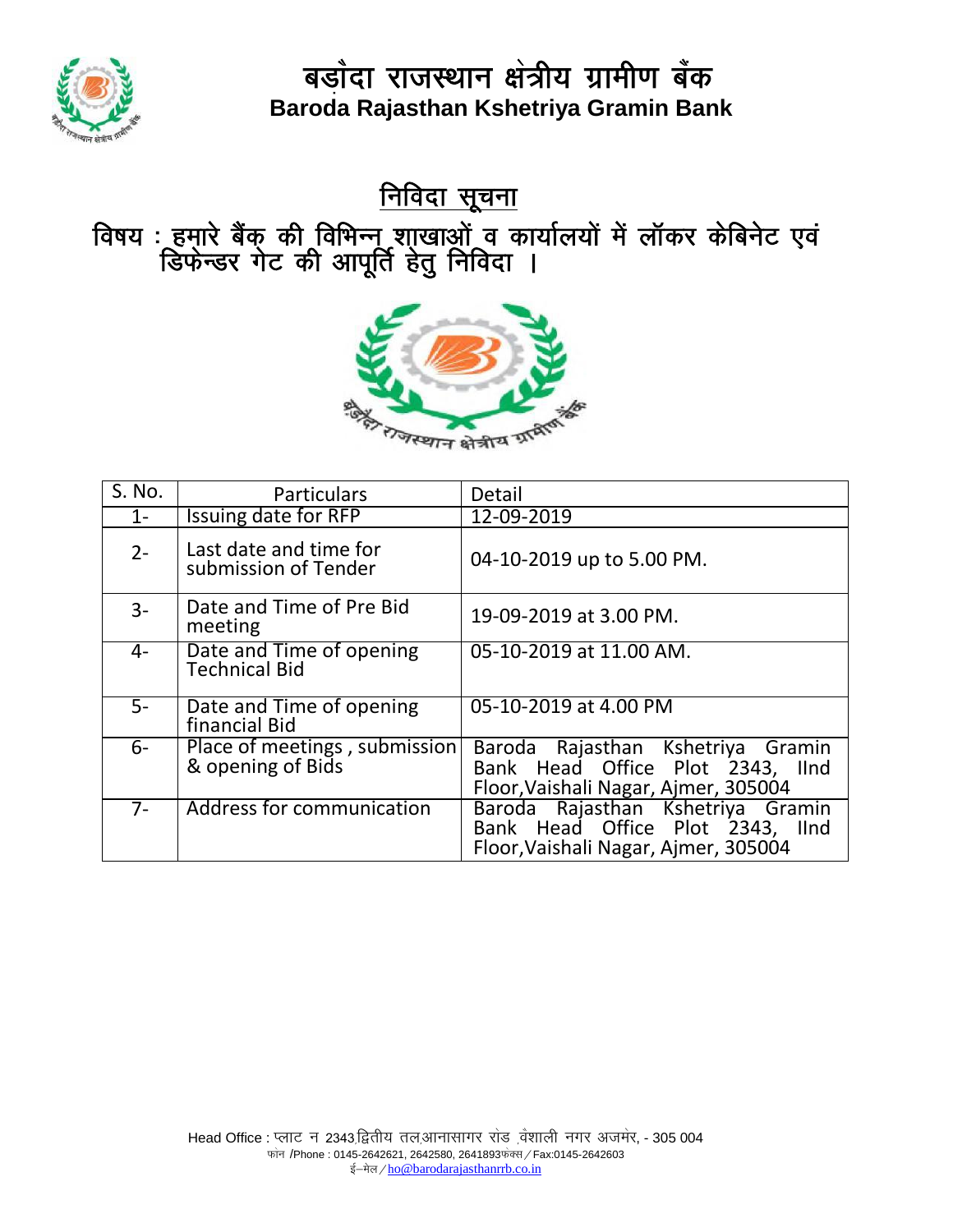

.<br>बैंक है। बैंक प्रतिष्ठित, अनुभवी, सक्षम एवं सुरक्षा उपकरणों के निर्माताओं से हमारी बैंक की विभिन्न बड़ौदा राजस्थान क्षेत्रीय ग्रामीण बैंक, राजस्थान के 21 जिलों में 847 शाखाओं के साथ अग्रणी ग्रामीण शाखाओं में निम्नानुसार लॉकर केबिनेट्स एवं डिफेन्डर गेट की आपूर्ति हेतु मुहरबंद लिफाफे में निविदाऐं आमंत्रित करता है।

- A. **Scope of Work :**
- 1. **Locker Cabinates**:- As per requirement of Branches / Offices from time to time.
- 2. **Defender Gate**:- As per requirement of Branches / Offices from time to time.
- 3. **Supply**:- As per requirement of 847 Branches and 13 Offices of the bank situated in 21 districts of Rajasthan.
- 4. **Period**:-Successful bidders, in both technical and financial bid, will supply the above for the period up to 31-03-2022 as per supply order of bank.

### **B. Eligibility Criteria :-**

- 1. Sales of manufacturers regarding above products for each year Should not less than Rs 10. Crore in the last three years.
- 2. The firm should have been earning net profit in each year of last three years .
- 3. Firm should submit solvency certificate worth Rs 100.00 lac issued by a scheduled commercial bank.
- 4. The manufacturer should have been empaneled or having a rate contract with
	- A) At least three schedule commercial Banks and
	- B) At least One private sector bank or Financial Institution for supply of security equipments i.e SSDL,SDL Lockers,and Defender Gates.
	- C) Such empanelment or rate contract should be of at least three years' continuous term during last five years.
	- D) Proof of supply of above equipments along with letter of satisfaction issued by concerned Bank/Instituion should be submitted.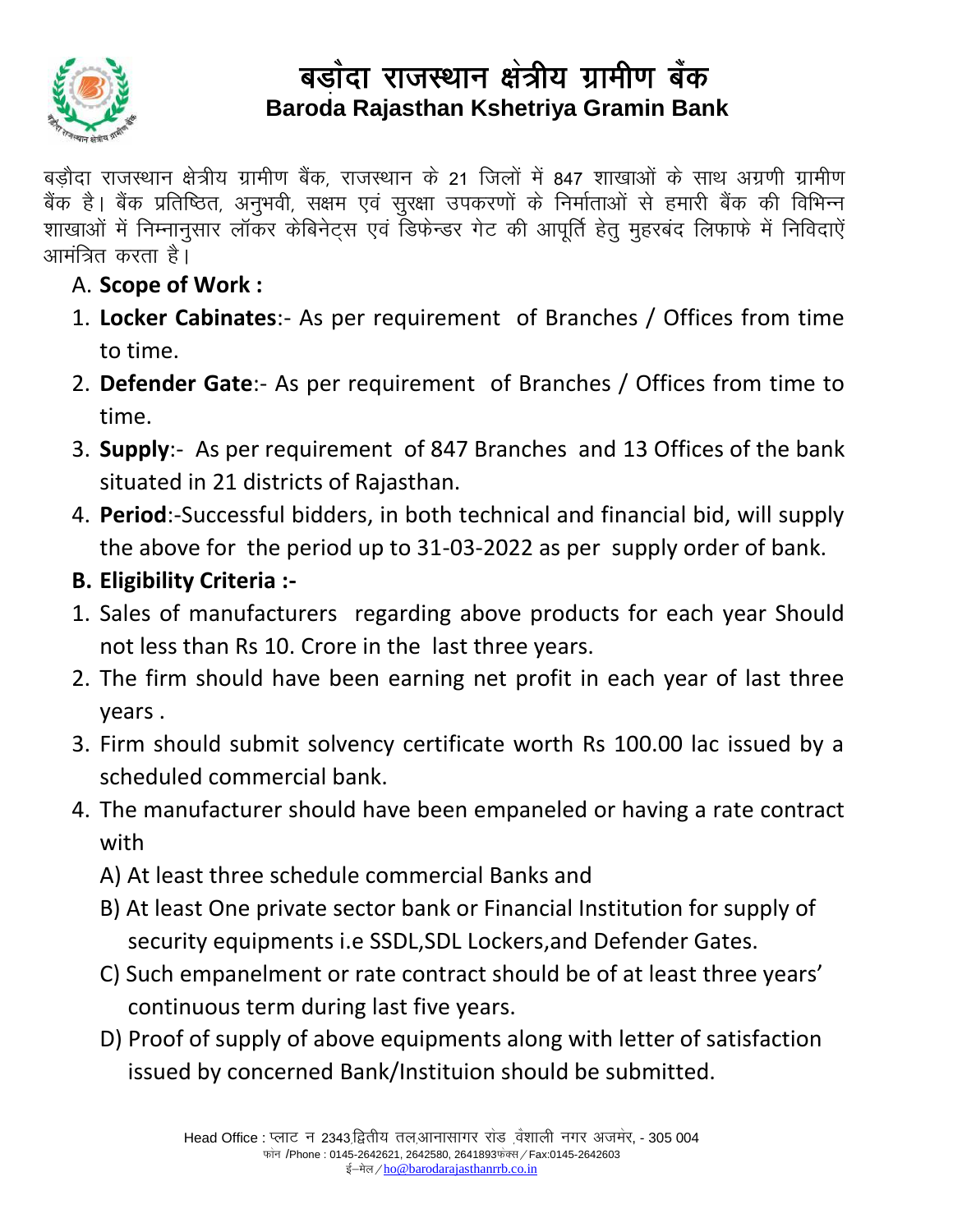

E) Year wise detail of supply of above equipments in Banks/FI/Govt. Departments during last 5 years should be furnished

- 5. Firm should have Registered office/After sale service center/stockiest/ sales office in Rajasthan.
- 6. Necessary documents/proof (License/Permission letter/Registration) regarding above(1 to 6) are to be submitted inevitably**.**
- 7. The manufacturer must be the original equipment manufacturer (OEM) with their inhouse lock manufacturing facility. Manufacturing license issued by competent authority be submitted as proof thereof.
- 8. The manufacture should have minimum 7years experience in the field of manufacturing, supplying and maintaining the security equipment mentioned in Annexure 1,2,and 3 as on 01-04-2019.
- 9. The manufacturer should be a registered company/firm with authentic PAN, GST, ESI and EPF distinguished registration numbers allotted by competent authorities.
- 10. The company/vendor shall have ISO-9000/9001 and ISO 14001 series certifications for manufacturing process. The product/equipment should be quality products and should have bureau of Indian standards(BIS) certification and should also meet the minimum fire rating criteria specified by BIS.
- 11. The company/vendor shall not have been blacklisted by any PSU/Private Bank/FI nor should their name be figured in IBA caution list. Company has to submit a affidavit in this regard.
- 12. The Bidder should have been in the business of Manufacturing , supply & installation of bank branches/Currency chest vault room security equipment like TRTL safes, TRTL strong room doors, safe deposit locker cabinets etc. for at least 7 years. Putting such logo/label in case of specified equipment is a must and no other self-declaration/certification etc. will substitute this provision.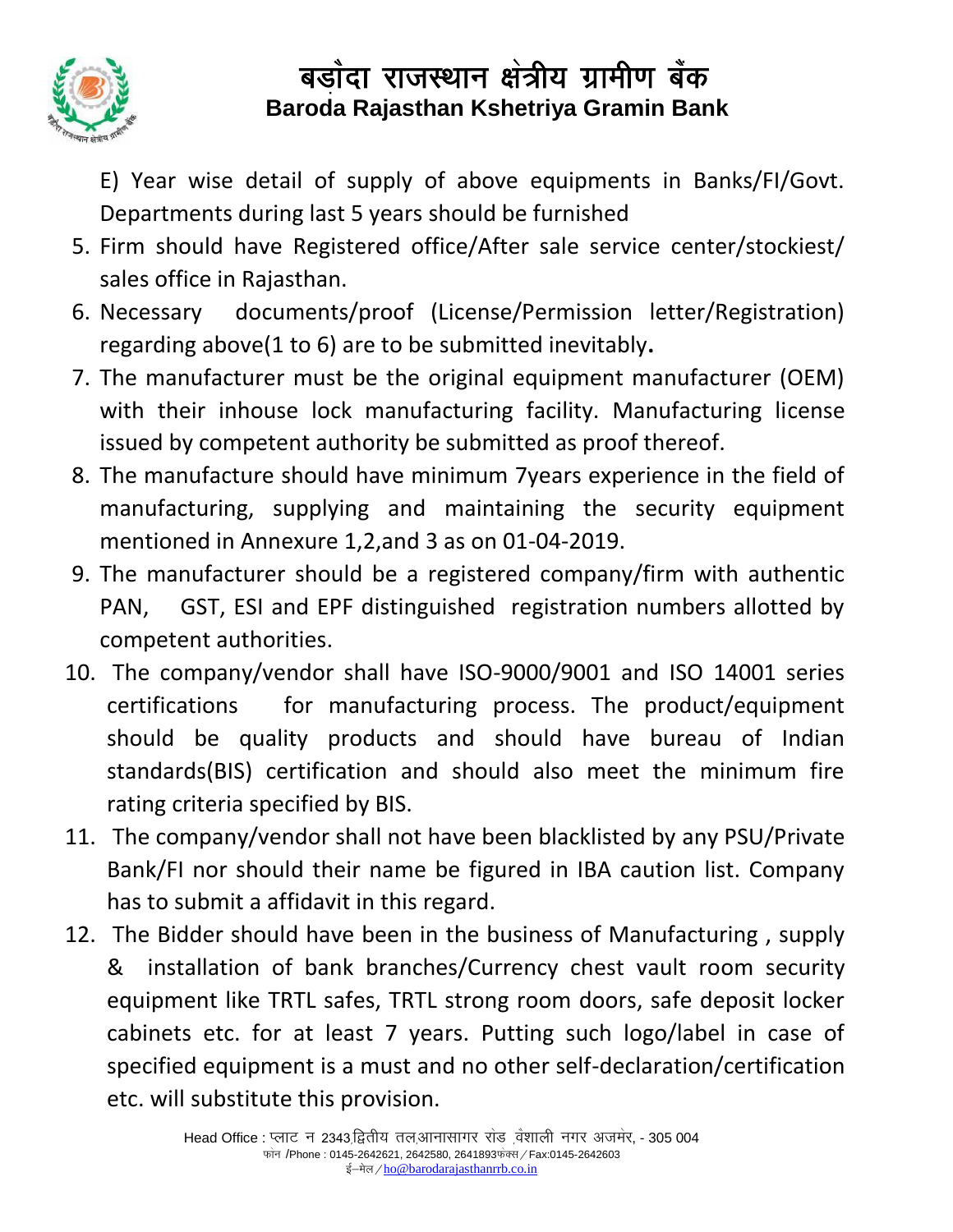

- 13. No tender will be received after the expiry of the time notified for receiving tenders under any circumstances whatsoever.Only Hard copy of tender in Sealed envelope will be acceptable.
- 14. The tender will be opened at the above address in the presence of authorized representatives of contracting agencies on the date and time.
- 15. The bank reserves right to reject any or all tender received without assigning any reason thereof.
- 16. The earnest money deposited will be refunded to the unsuccessful tenderers. Earnest money paid by the successful contractor will be retained by the bank till completion of the contract period.
- 17. Earnest money paid by contractor shall be forfeited by the bank if job contractor fails to undertake the work after he is communicated about acceptance of his rates.
- 18. Applicants must agree to random testing of their products supplied to the bank at their own cost at the "Test House" approved by BIS. During testing, if the quality of these equipment is found unsatisfactory, bank will blacklist those manufacturers and may inform IBA accordingly. All costs of testing including transportation and other expenses shall be borne by the manufacturer. An undertaking to this effect should submitted along with application. (Frequency of testing shall be 1 in 50pieces after supply).
- 19. The manufacturers should submit copies of their balance sheet along with auditor's report and notes to account for the past 3 years, duly audited by chartered accountants for the perusal of bank.
- 20. The pre qualification of applicants for security Equipment manufacturer will be done by carrying out evaluation under various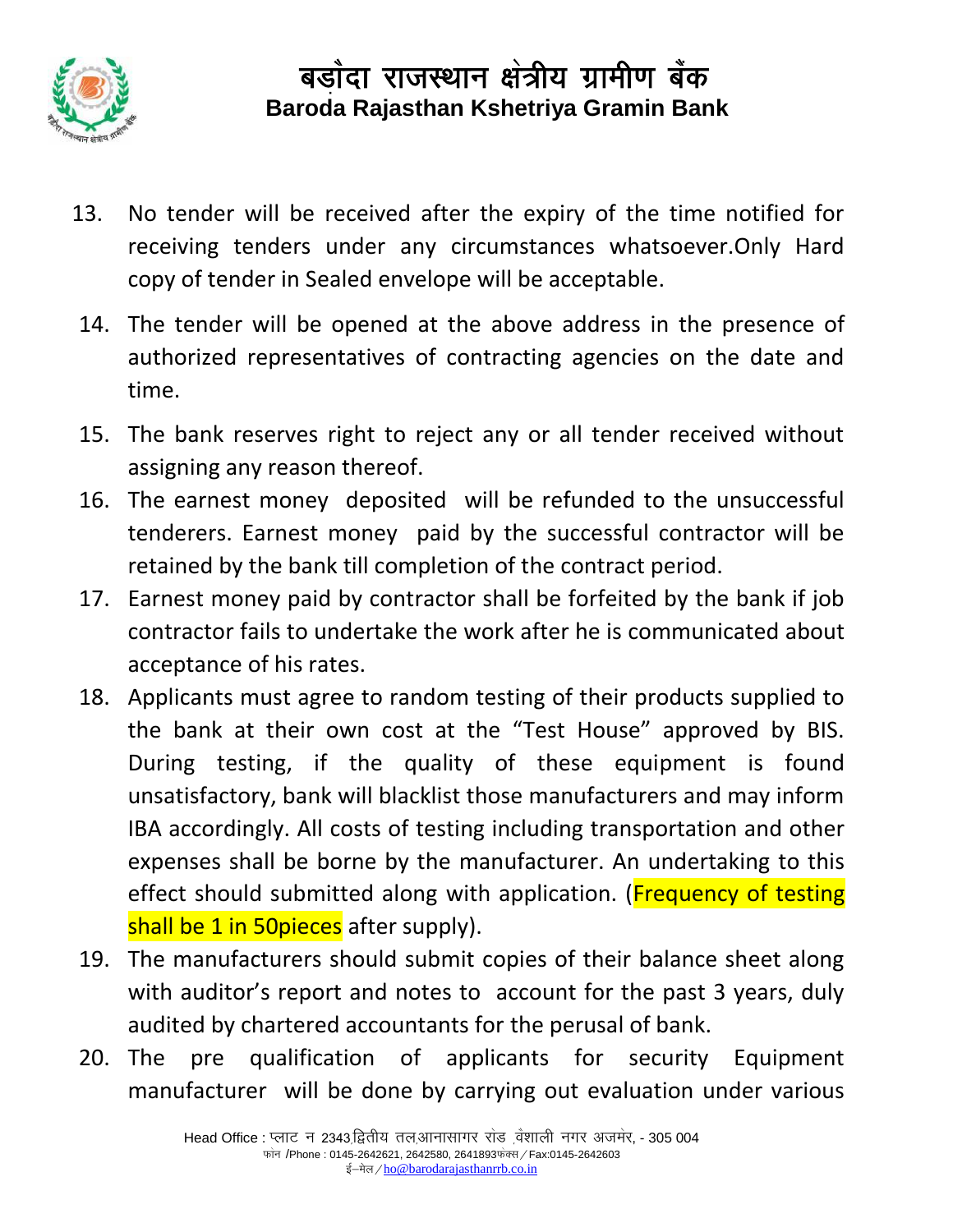

parameters/criteria fixed as above by committee constituted for the purpose. Bank's decision in the matter will be final.

- 21. The Bank reserves the right to select/reject/any/all applicants/Tenders without assigning any reason thereof.
- 22. The applicant should not have any objection to bank inspecting their manufacturing/R&D/other infrastructure or any office to verify documentary/other claims as per application process. Bank may also hold inquiries from past/existing clients of the applicant.
- 23. Technical detail must be completely filled up. Corrections or alterations, if any should be authenticated. Every page of the submitted tender must have company seal & signed by the authorized person.
- 24. At any point of time if it is observed that the vendor is supplying to other financial institutions/firms similar material/services at lower rates than offered to Baroda Rajasthan Kshetriya Gramin Bank, then the vendor shall have to compensate the Baroda Rajasthan Kshetriya Gramin Bank by paying the difference amount and downward revise the rate of respective item/services immediately as applicable.
- 25. BRKGB reserves the right to accept/reject any or all application and to annul the empanelment process and accept/reject all applications at any time prior to registration or any time after registration, without thereby incurring any liability to the affected applicants or any obligation to inform the affected applicant of the grounds for BRKGB's action.
- 26. BRKGB can at any time issue clarifications, addendums or corrigendum. The same will be published in the BRKGB's website. The applicants are requested to regularly visit the bank's website.

### 27. **Availability of spares** :-

Spares for the product offered should be available for at least 10 years.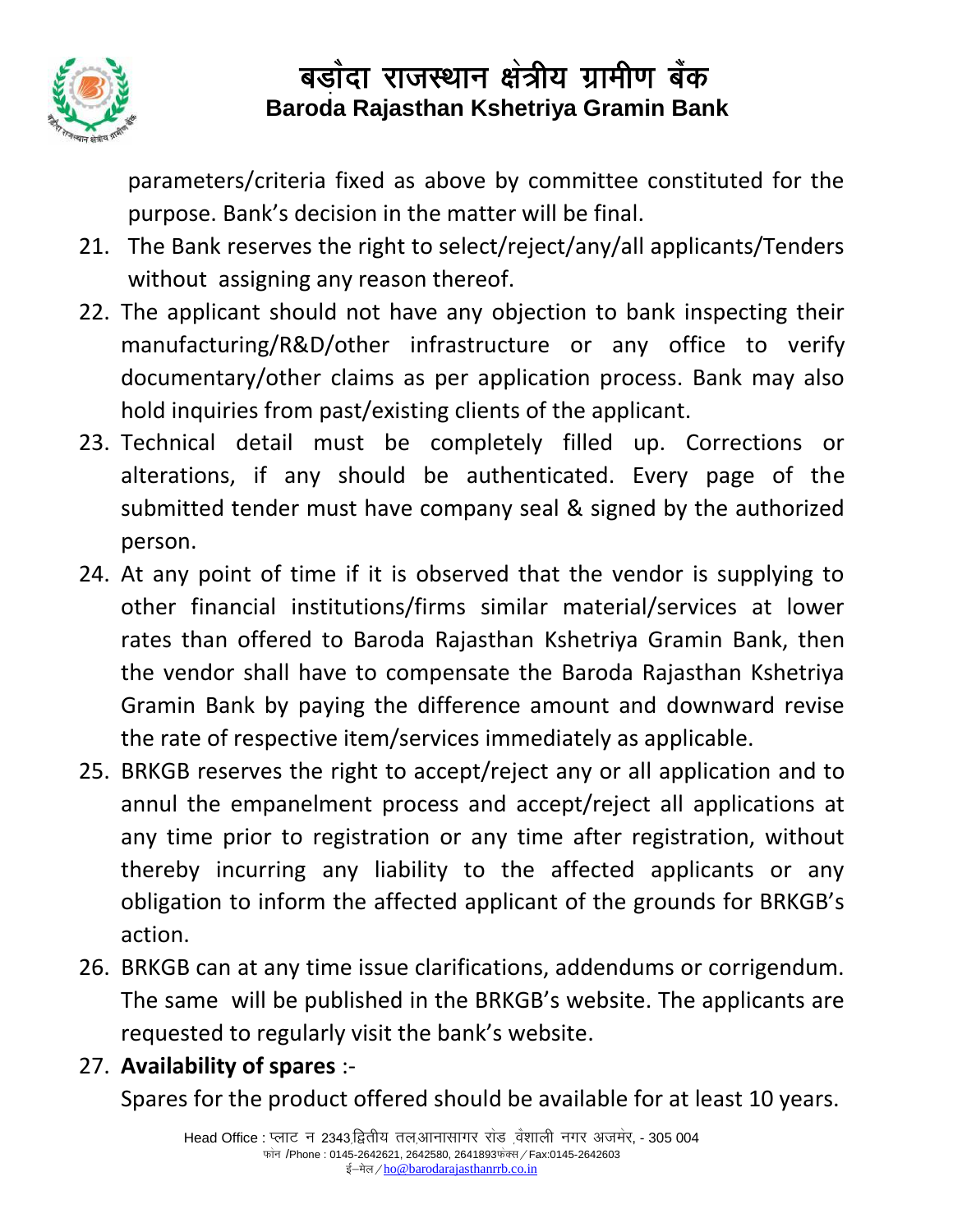

#### 28. **Warranty:-**

Supplier shall be fully responsible for the manufacturer's warranty in respect of proper design, quality and workmanship of all equipmen, accessories, etc., covered by the offer. The supplier must warrant all equipment, accessories, spare parts etc., against any manufacturing defects during the warranty period.

- 29. Guidelines for the OEM(Original Equipment Maufacturer):
	- a) OEM should be ISO certified
	- b) Documents of Manufacturing license/Excise Registration of the OEM factory need to be submitted for verification
	- c) Product Certification copies to be attached as per the specifications.
	- d) To evaluate the offered solution/products, POC(Proof of concept) will be conducted by technical committee. POC date(s) will be intimated separately after evaluation of Technical bids of prospective bidders.
	- e) Vendor will be responsible for non-genuine products. Audit for banks whether actual material is provided or not needs to be done by OEM, as and when required by bank, without any additional cost, as a service support to Bank.
	- f) OEM to have presence in india since last 7 years.
- 30. The subject tender is for submission of Bid for prequalification cum technical and financial bid.The committee formed by the bank Willevaluate the offer submitted which may include visit to the manufacturing facility.The committee will look into the various parameters and thereafter decide L-1 and L-2 Bidders.Work will be distributed between them in the ratio of 60:40,Subject to condition that L-2 is agree to perform the work at rates and terms of L-1.Further if if other bidder also agree to work /supply at the rates and terms of L-1 the bank reserves right to allot 40percent work amongst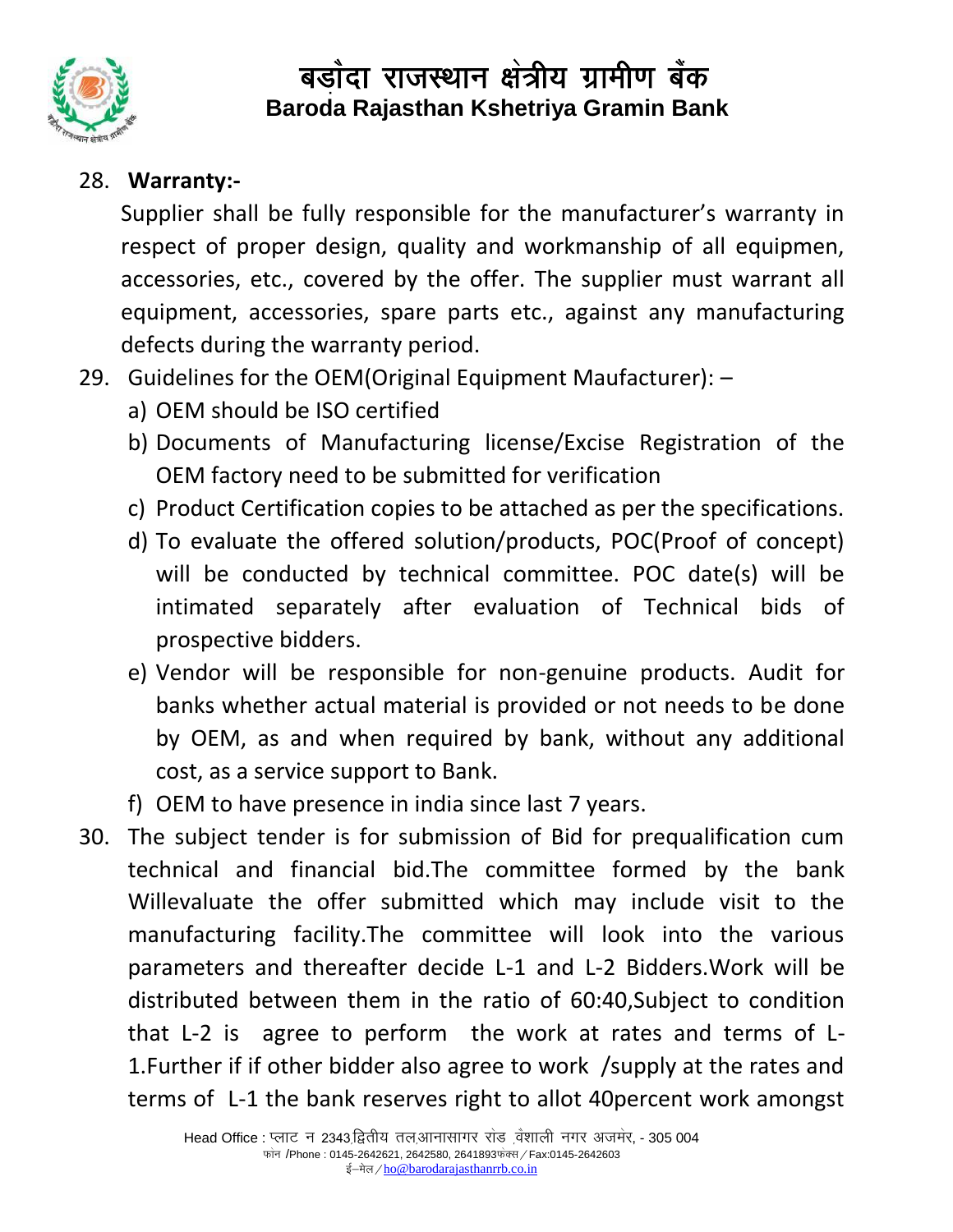

them i.e. L-1 will be allotted 60 percent and 40percent of work will be allotted to the others equally.The Vendors, so selected for giving orders up to 31-03-2022 ,will be valid for three years.Thus it is likely that there will be more than one agency getting selected for supplying the item in which they have quoted for L-1.

31. The Bidder should have valid BIS Licences for all the product/Equipment(Licence is being issued by BIS)which they intent to supply.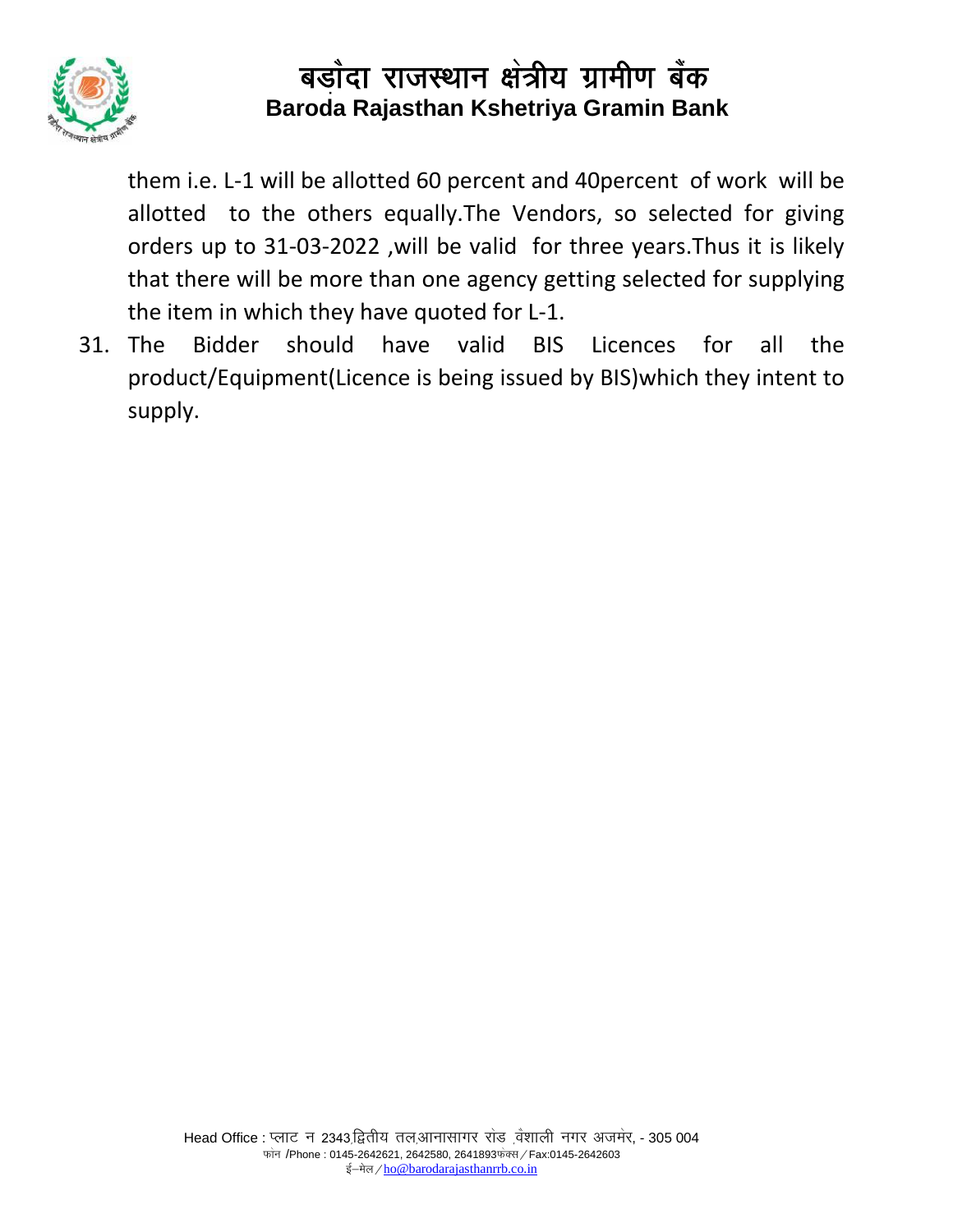

#### **Annexure -1**

#### **Specification for strong room doors (B/A/AA)**

Strong room door Specification (Basic Requirement) :

- $\triangleright$  The door must confirm to IS 11188:2014
- UTS of the steel used in safe to be minimum 270 MPa
- $\triangleright$  All locks shall be of dual control type having minimum 8 levers
- $\triangleright$  Keys for the lock shall be of stainless steel or any other nonferrous material
- $\triangleright$  Each key lock shall be fitted with Automatic relocking device
- Coating thickness to be minimum 50 Microns for powder coating and minimum 70 Microns for liquid paints
- $\triangleright$  Thickness of door slab over the rebate shall be minimum 29mm/65mmm90mm/150mm for class B, A, AA & AAA respectively
- Thickness of door over the lock to be minimum 50mm/75mm/100mm/160mm for class B, A, AA & AAA respectively
- Diameter of each shooting bolt to be minimum 38mm/ 50mm/ 50mm/ 65mm for class B, A, AA & AAA respectively
- ▶ Depth of engagement of bolts to be minimum 15 mm for B, A & AA & 20mm for AAA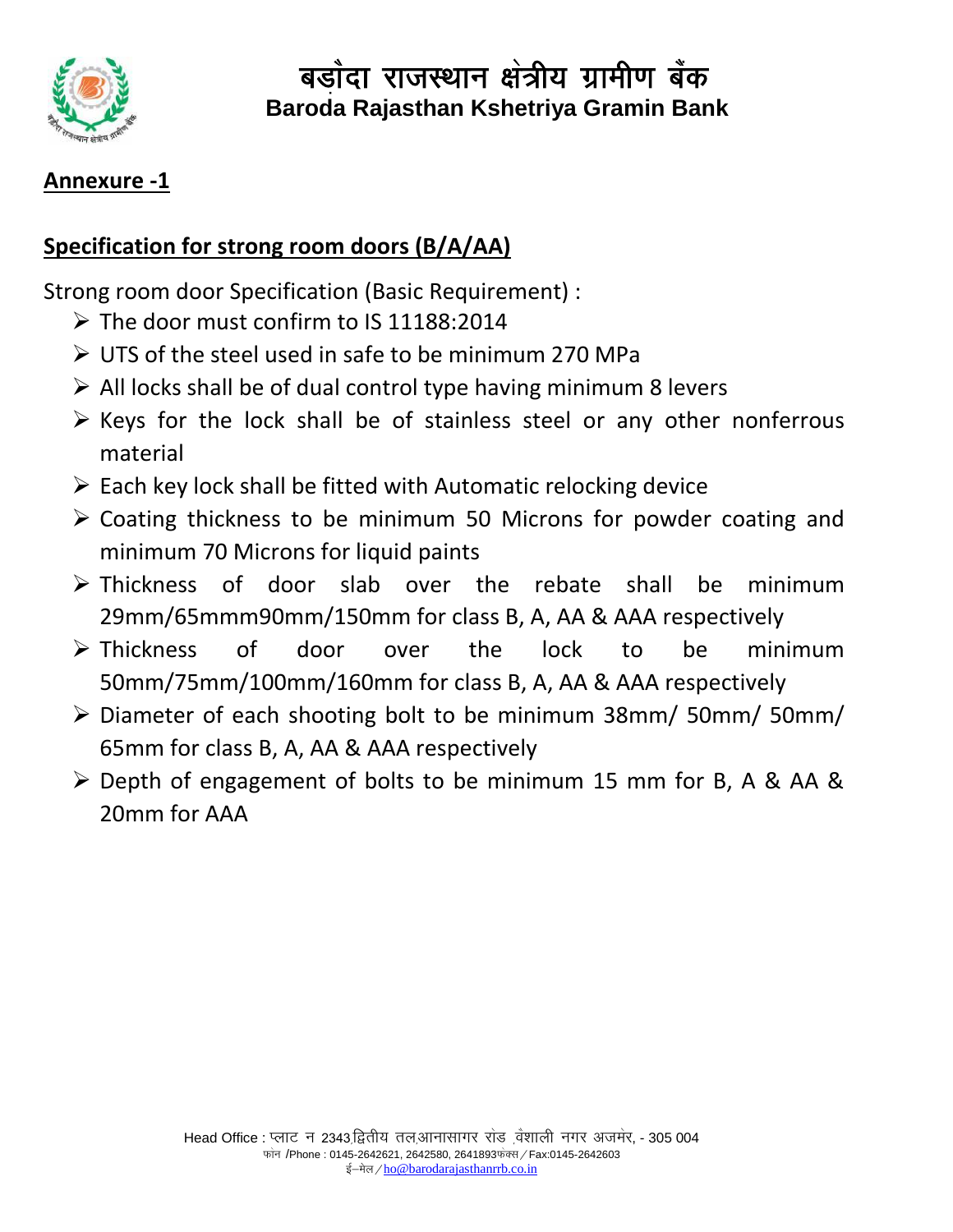

#### Annexure-2

### **Specifitaions for safe deposit locker cabinet (SDLC)**

- $\triangleright$  The locker should confirm to IS 5244:2014 under all parameters as mentioned by BIS
- $\triangleright$  Product to have ISI/BIS marked label. Any product not having ISI/BIS marked label shall not be accepted. The terminology like "as per ISI or BIS" will not be accepted
- UTS of the steel used in SDL to be minimum 270MPa
- $\triangleright$  The thickness of the doors of lockers shall be minimum 10 mm
- $\triangleright$  Lock shall be of dual control type
- $\triangleright$  Keys for the lock shall be of stainless steel or any other non-ferrous material
- Coating thickness to be minimum 50 Microns for powder coating and minimum 70 Microns for liquid paints.

### Additional Features

- 1- The primary Lock (lessee's lock) shall be 7 lever technology OR of the locker having multi row pin cylinder technology (optional)
- 2- The custodian lock shall be 7 lever technology
- 3- Locker having light which work on motion based technology during operations
- 4- prices for both type of key systems i.e. 7 lever key technology and multi row pin cylinders technology should be quoted seperately.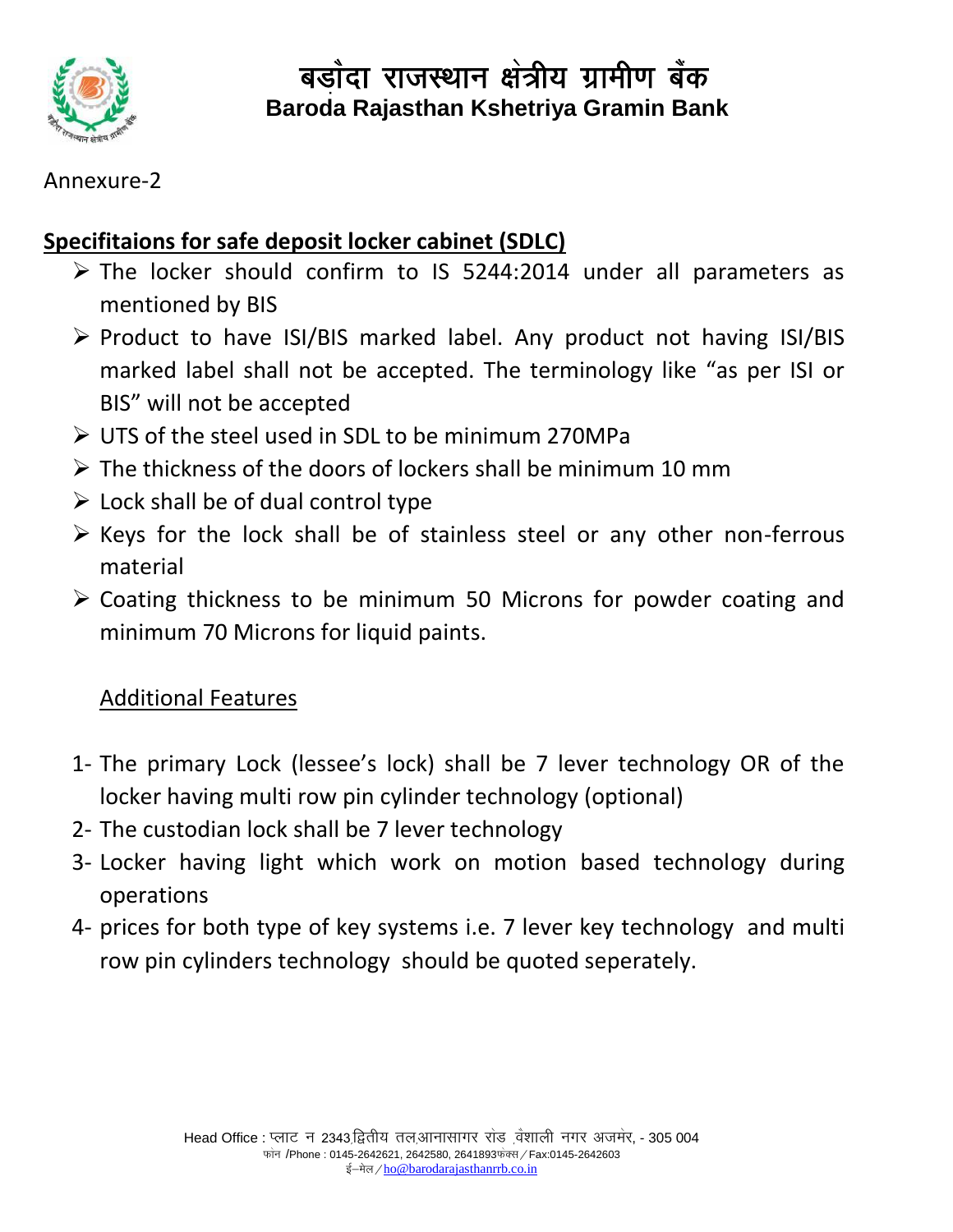

### **Annexure-3**

### **Specification for safe with safe deposit lockers**

- UTS of the steel used in safe to be minimum 270MPa
- $\triangleright$  Engagement of lock bolt with locking bars to be minimum 5mm
- $\triangleright$  All locks to have minimum 8 levers made of brass
- $\triangleright$  Keys for the lock shall be of stainless steel or any other non ferrous material
- $\triangleright$  Each key lock shall be fitted with Automatic relocking device
- Coating thickness to be minimum 50 Microns for powder coating and minimum 70 Microns for liquid paints
- Total thickness of steel plate across the safe wall shall be minimum 7 mm subject to a minimum nominal thickness of 2 mm
- $\triangleright$  Thickness of door slab over the rebate shall be minimum 14 mm for sizes upto 850 & minimum 18 mm for sizes above 850
- $\triangleright$  Thickness of door over the bolt work to be minimum 25 mm
- $\triangleright$  Size of each shooting bolt (Area of bolt section) to be minimum 800 sq mm
- $\triangleright$  Depth of engagement of bolts to be minimum 15 mm
- $\triangleright$  prices for both type of key systems i.e. 7 lever key technology and multi row pin cylinders technology should be quoted separately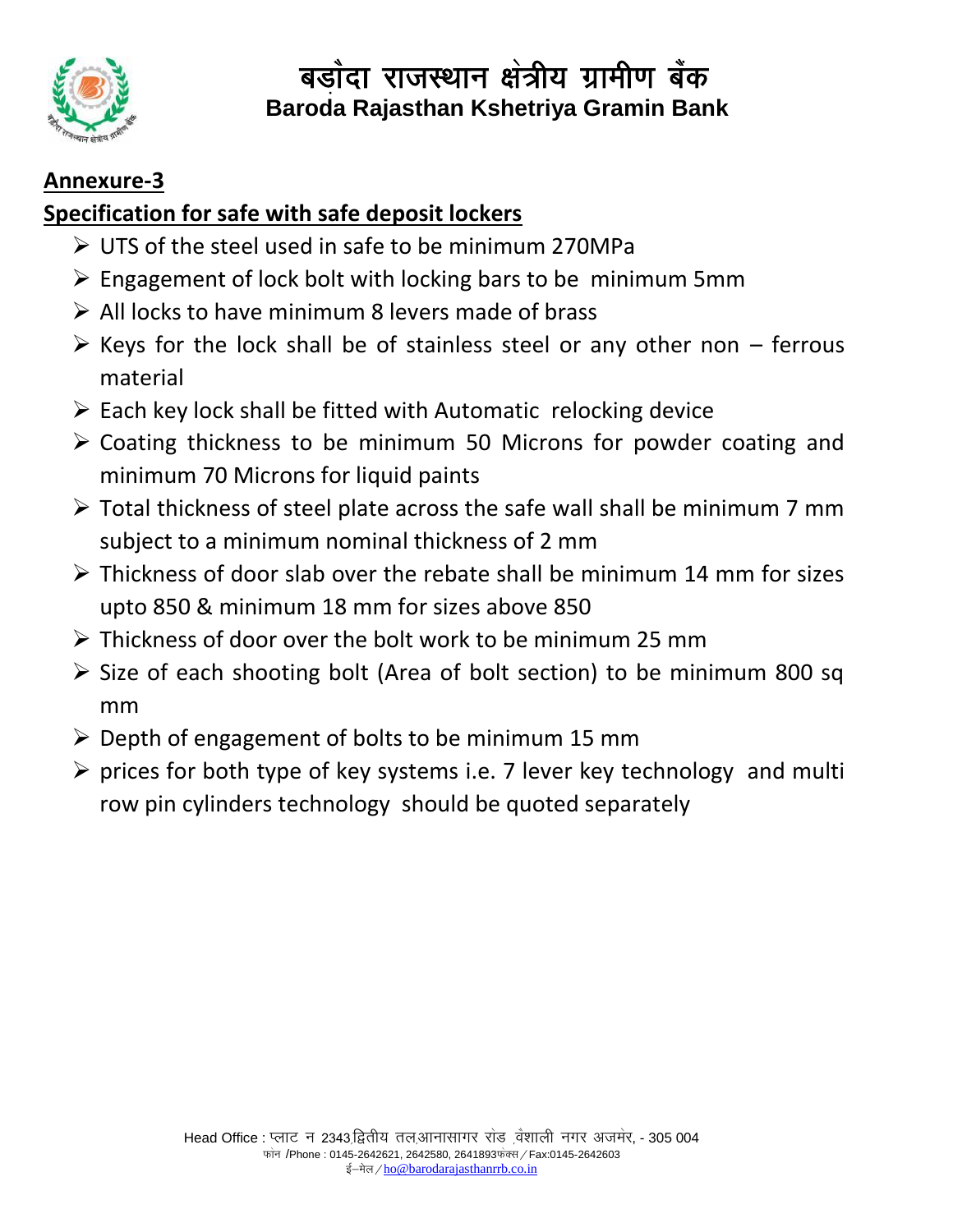

### **Additional features :**

- 1. The safe should have electronic system capable of integration with Alarm Control Panel
	- a. Duress alarm Under duress opening, the safe should open with a time delay
	- b. Capability to wirelessly communicate (May be through intermediate Panel) with existing Alarm system of branch
	- c. The safe shall have sensors to detect forced attempts to open the safe and should communicate with the control panel to raise Alarm or alerts through ATD(Advance threat detection)
- 2. Capability to communicate to at least 8 Pre-designated telephone no through ATD. (Advance threat detection).
- 3. The primary lock (lessee's lock) shall be 7 lever technology or locker shall be of Multi row pin cylinder technology
- 4. The custodian lock will be 7 lever technology
- 5. Each locker should have light which work on motion based technology during operations.
- 6. prices for both type of key systems i.e. 7 lever key technology and multi row pin cylinders technology should be quoted separately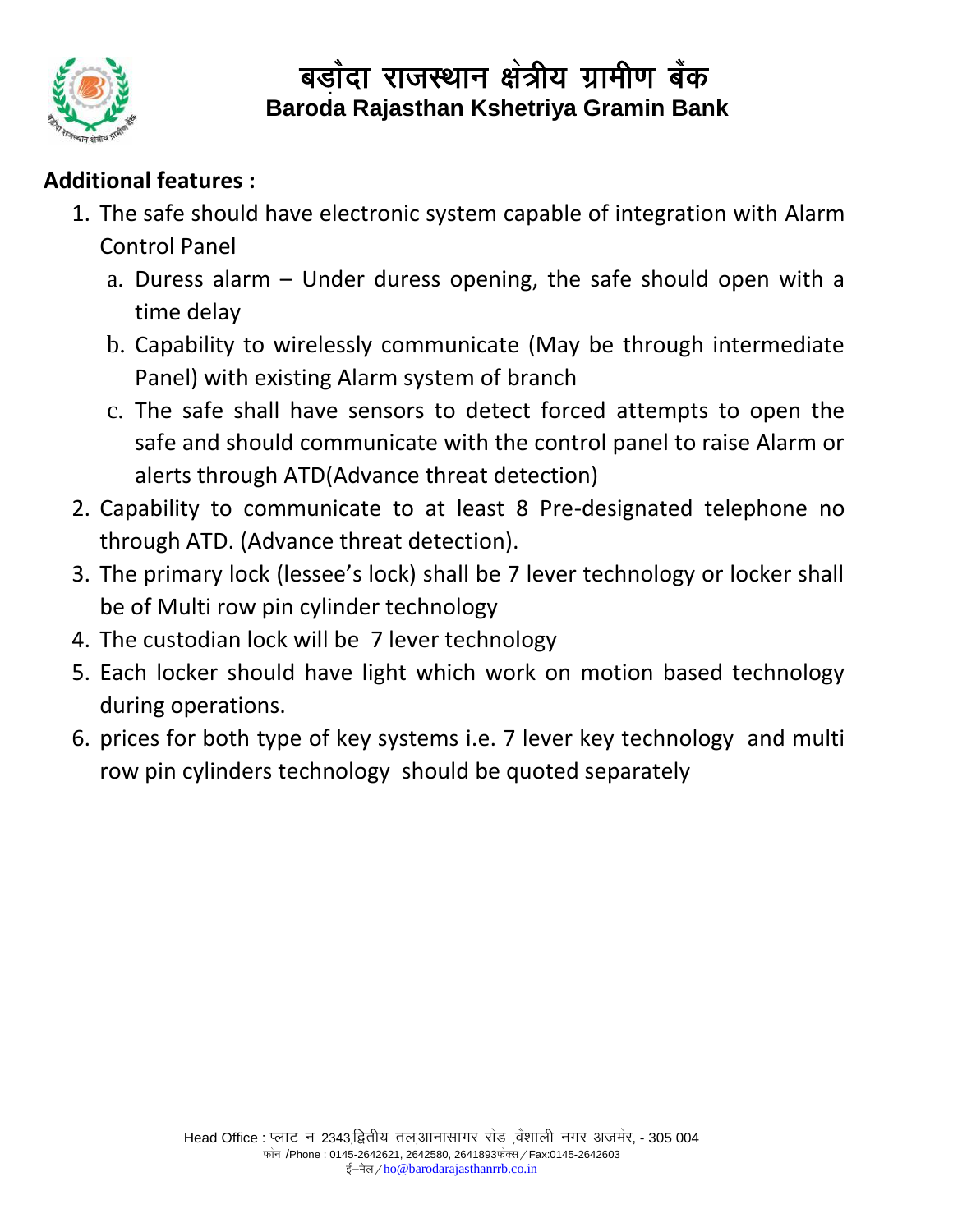

C. निविदा की अन्य शर्ते :-

- निविदाकर्ता अपनी निविदा सीलबन्द लिफाफे में प्रेषित करें जिस पर बैंक की विभिन्न शाखाओं  $1<sub>1</sub>$ हेतु लॉकर केबिनेट्स एवं डिफेन्डर गेट की आपूर्ति हेतु निविदा अंकित हो ।
- तकनीकी निविदा एनेक्जर-4, आवेदन पत्र Annexure .5 के साथ मुहरबंद लिफाफे में प्रेषित की  $2.$ जावे।
- अंतिम दिनांक तथा निर्धारित समय के पश्चात प्राप्त एवं अधुरी व शर्तो सहित निविदा स्वीकार  $3<sub>1</sub>$ नही की जायेगी।
- निर्धारित दिनांक तथा निर्धारित समय तक प्राप्त निविदाओं की अहर्ता व तकनीकी रूप से  $4.$ योग्यता की जाँच की जावेगी। बैंक द्वारा अन्य विभिन्न मापदण्डों के आधार पर तकनीकी रूप से योग्य पायी गयी निविदाओं की फर्मो की ही वित्तीय निविदा खोली जायेगी।उक्त कार्य हेतु एक से अधिक फर्म को भी सुचीबद्ध किया जा सकता है।
- आपूर्त की जाने वाली मदों की पैंकिंग इस प्रकार की होगी कि वह सुरक्षित व बगैर नुकसान के 5. गंतव्य स्थान तक पहुंच जाए।
- विभिन्न मदों के आपूर्ति आदेश बैंक की आवश्यकतानुसार दिये जावेंगे। 6.
- क्रयादेश के पश्चात आपूर्ति किया गया माल स्वीकृत नमूने के अनुसार साइज / क्वालिटी का नहीं  $7.$ हाने की दशा में माल बिना भुगतान के वापस कर दिया जाएगा।
- सभी विवादों का न्याय क्षेत्र अजमेर होगा। 8.
- बैंक को किसी भी निविदा को स्वीकार करने / निरस्त व करार अवधि के मध्य समाप्त करने का 9. अधिकार होगा इस हेतू कारण बताना आवश्यक नहीं होगा।
- क्रयादेश के अनुसार माल की आपूर्ति क्रयादेश की दिनांक से 40 दिन में करवानी होगी। आपूर्ति  $10.$ में विलम्ब हेतु प्रति 7 दिवस की देरी पर क्रय आदेश राशि की 1 प्रतिशत पेनल्टी लगाने हेतु बैंक को अधिकार होगा जो कि क्रयादेश राशि के 10 प्रतिशत तक लगायी जा सकती है।
- क्रयादेश / सामान सप्लाई व बिल प्रस्तुतिकरण व पत्राचार आदि में डाक या अन्य कारणों से  $11.$ देरी हेतु बैंक उत्तरदायी नहीं होगा। मद की आपूर्ति नियत स्थान व समय पर करने की जिम्मेदारी आपूतिकर्ता की होगी।
- कार्य समय पर पूर्ण नहीं करने, गुणवत्ता में कमी रहने अथवा दिये गये मापदण्डों के अनुरूप  $12.$ आकार / प्रकार नहीं होने पर बैंक आईटम्स की आपूर्ति अस्वीकार कर सकता है। इस संबंध में बैंक का निर्णय अंतिम एवं मान्य होगा।
- शाखाओं की सूची बैंक की वेबसाइट www.brkgb.com पर उपलब्ध है।  $13.$
- निविदा फीस हेतु रू 2000 / का डी.डी., जो कि बडौदा राजस्थान क्षेत्रीय ग्रामीण बैंक" के  $14.$ पक्ष में जारी किया गया हो एवं अजमेर पर देय हो, तकनीकी निविदा के साथ संलग्न करें।
- निविदा के प्रत्येक पेज पर कंपनी / फर्म की सील एवं प्राधिकृत अधिकारी के हस्ताक्षर होने 15. चाहिए।
- सफल निविदादाता को सूचीबद्ध करने हेतु हमारी बैंक की किसी भी शाखा से 3 वर्ष के लिए 16. जारी रू 3,00,000 / – की सावधि जमा हुमारे बैंक के साथ संयुक्त नाम से बनवाकर करार के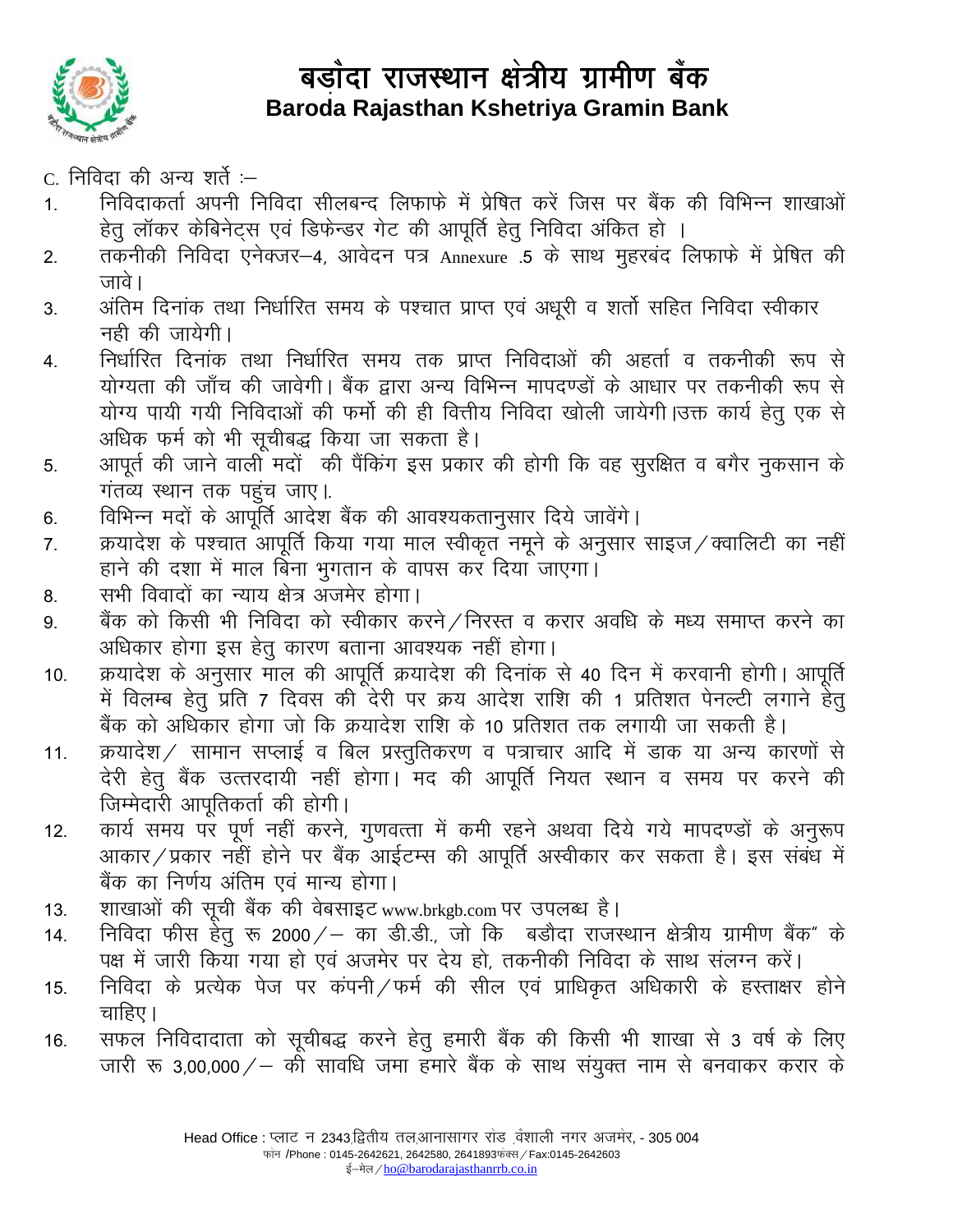

साथ जमा करवानी होगी।इस हेतु अर्नेस्ट मनी के रूप में दी गई राशि समायोजित की जा सकेंगी।

- मद की आपूर्ति क्रयादेश के अनुसार एफओआर डिलीवरी, सुरक्षित व संबंधित कार्यालय /शाखा  $17.$ द्वारा बताए स्थान पर करनी होगी। लॉकर व डिफेन्डर गेट को नियमानुसार स्थापित/चाल् करवाकर चाबियों की आपूर्ति शीघ्र व सुरक्षित तरीके से की जावेगी।
- मदों की आपूर्ति पश्चात लॉकर / डिफेन्डर गेट में संचालन / चाबी संबंधी किसी प्रकार की 18. परेशानी या कंभी भी अन्य मरम्मत आदि से संबंधित सहायता की आवश्यकता होने पर कंपनी द्वारा शीघ्र सहायता / आवश्यकतानुसार सेवा उपलब्ध करवायी जावेगी।
- सूचीबद्ध करते समय बैंक की अन्य सभी शर्तों सहित करार सम्पादित किया जावेगा। 19.
- अर्नेस्ट मनी के रूप में निविदा के साथ बैंक के पक्ष में अजमेर पर देय रू 3.00 लाख मूल्य का 20. डी डी संलग्न करें।

महाप्रबन्धक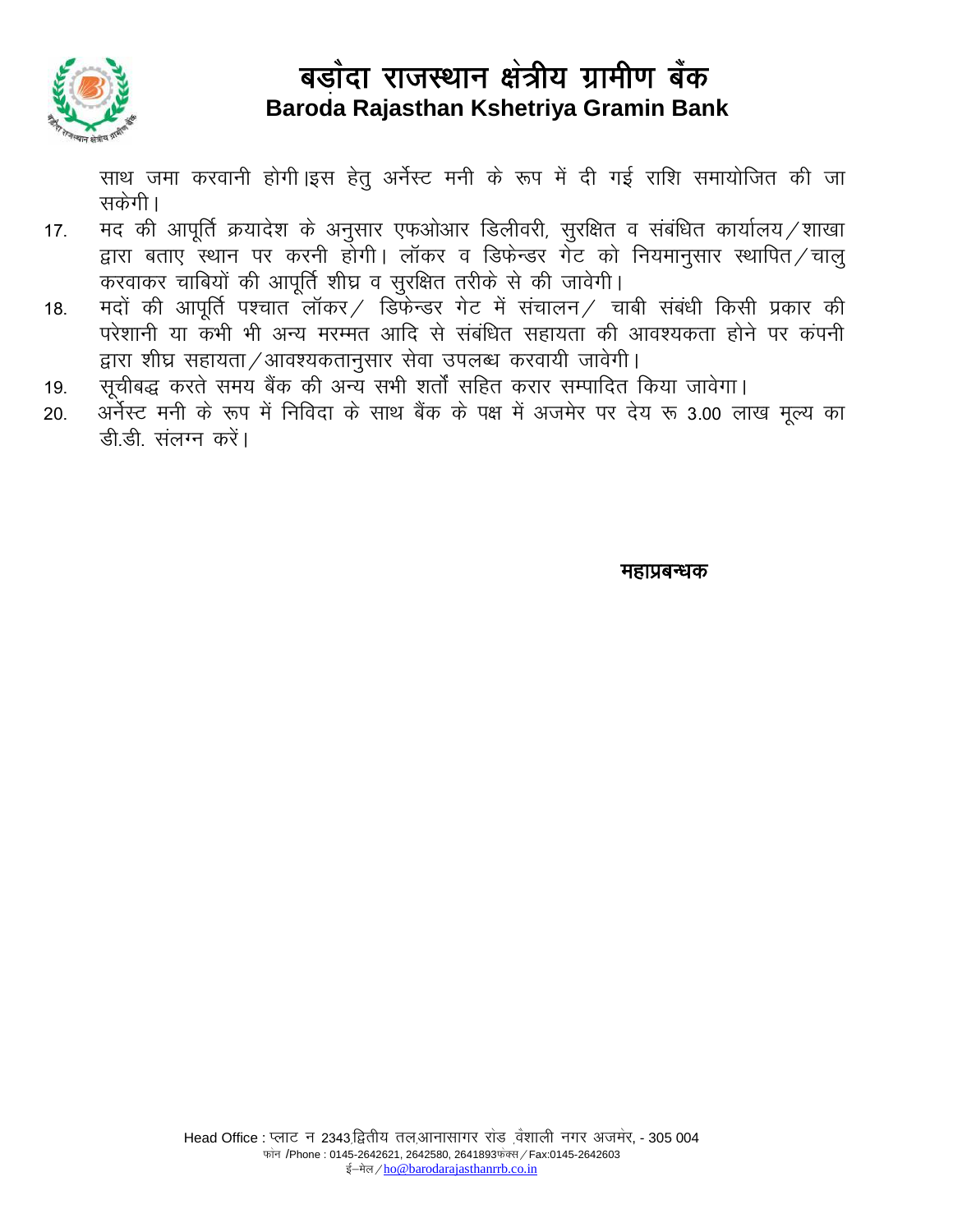

### तकनीकी निविदा

(एनेक्जर-4)

| <i>क्र.</i> सं. | विवरण                                                                                                                                                                                            | हां $/$ नहीं |
|-----------------|--------------------------------------------------------------------------------------------------------------------------------------------------------------------------------------------------|--------------|
| 1               | निविदादाता स्वयं निर्माता / उत्पादक है। फर्म / कम्पनी के प्रकार<br>एवं मालिक ⁄ पार्टनर का नाम पता व पूर्ण विवरण (प्रमाण संलग्न<br>करें)                                                          |              |
| 2               | पिछले तीन वितीय वर्षो का शुद्व लाभ (अंकेक्षित बैलेंस शीट की प्रति<br>संलग्न करें)                                                                                                                |              |
| 3               | पिछले तीन वितीय वर्षो में प्रति वर्ष 10 करोड या अधिक की<br>बिक्री (अंकेक्षित बैलेंस शीट, मय ऑडिटर्स नोट ,की प्रति संलग्न<br>करें)                                                                |              |
| 4               | वर्तमान में न्यूनतम 5 सरकारी क्षेत्र के बैंक जहां आपूर्ति की जा<br>रही के नाम एवं कार्यादेश/संतुष्टि पत्र (प्रति संलग्न करें)                                                                    |              |
| 5               | वर्तमान में न्यूनतम 1 निजी क्षेत्र के बैंक / वित्तीय संस्थान जहां<br>आपूर्ति की जा रही के नाम एवं कार्यादेश ⁄ संतुष्टि पत्र (प्रति<br>संलग्न करें)                                               |              |
| 6               | किसी अनुसूचित बैंक द्वारा जारी (रू1 करोड के लिए) <b>Solvency</b><br>सर्टिफिकेट (प्रति संलग्न करें)                                                                                               |              |
| $\overline{7}$  | स्वयं की ताला बनाने की इन) हाउस कम्प्युटराईज्ड यूनिट होनी<br>चाहिए। (प्रमाण संलग्न करें)                                                                                                         |              |
| 8               | सुरक्षात्मक उपकरणों के निर्माण / उत्पादन का न्युनतम 7 वर्ष<br>का अनुभव (प्रमाण संलग्न करें)                                                                                                      |              |
| 9               | निविदादाता का रजिस्टर्ड / सेवा कार्यालय / स्टॉकिस्ट /बिक्री<br>पश्चात् सेवा केन्द्र एवं राजस्थान में अधिकृत कार्यालय का पता<br>स्थान व पूर्ण पता(कितने है, कहां है, दूरभाष सहित पूर्ण सूचना दें) |              |
| 10              | निविदादाता के राजस्थान में अन्य आपूर्ति / सेवा केन्द्रों के नाम व<br>पते ।                                                                                                                       |              |
| 11              | पैन नम्बर, टिन नम्बर, जीएसटी नम्बर (प्रति संलग्न करें)                                                                                                                                           |              |
| 12              | निर्माण / उत्पादन का अनुमति पत्र व बीआईएस लाइसेंस प्रमाण पत्र<br>व फर्म $\angle$ कम्पनी व मालिक $\angle$ पार्टनर के केवाईसी दस्तावेज (प्रति<br>संलग्न करें)                                      |              |
| 13              | तकनीकी निविदा के साथ निविदा फीस रू 2000 / – का डीडी<br>संलग्न करें                                                                                                                               |              |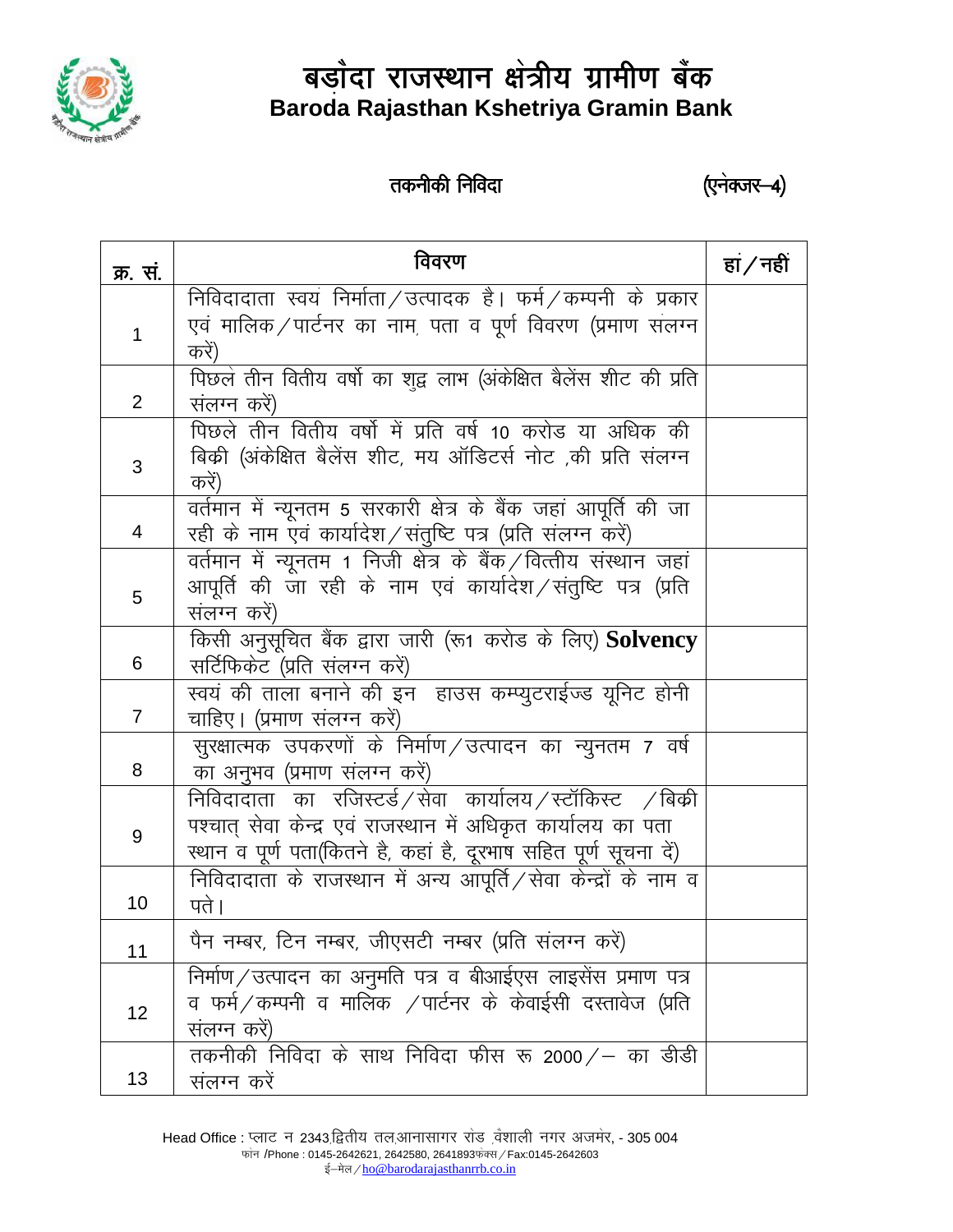

|    | निविदा शर्तो, कार्य अपेक्षाओं व न्यूनतम अहर्ताओं के अनुसार क्या                                                           |  |
|----|---------------------------------------------------------------------------------------------------------------------------|--|
| 14 | निविदा हेतू अपेक्षित योग्यता है।                                                                                          |  |
|    | आपकी कंपनी के उत्पाद में लॉकर केबीनेट (SSDL) हेतु                                                                         |  |
|    | बीआईएस मानकों के अनुसार निर्धारित स्पेसिफिकेशन का पूर्ण                                                                   |  |
| 15 | विवरण देंवें यथा लम्बाई,ॅचौडाई, उंचाई, गहराई, सुरक्षा मानॅक                                                               |  |
|    | आदि। (ब्रोशर संलग्न करें)                                                                                                 |  |
|    | आपकी कंपनी के उत्पाद <b>में लॉकर केबीनेट ( SDL)</b> हेतु                                                                  |  |
|    | बीआईएस मानकों के अनुसार निर्धारित स्पेसिफिकेशन का पूर्ण                                                                   |  |
| 16 | विवरण देंवें यथा लम्बाई, चौडाई, उंचाई, गहराई, सुरक्षा मानक                                                                |  |
|    | आदि। (ब्रोशर संलग्न करें)                                                                                                 |  |
|    | आपकी कंपनी के उत्पाद में अन्य कम्पनी के उत्पादों से                                                                       |  |
| 17 | उपयोगिता एवं सुरक्षा मानकों की दृष्टि से भिन्न विशिष्टताओं का                                                             |  |
|    | मदवार पूर्ण विवरण                                                                                                         |  |
|    | आपकी कंपनी के उत्पाद <b>में डिफेन्डर गेट</b> हेतु बीआईएस मानकों                                                           |  |
|    | के अनुसार निर्धारित स्पेसिफिकेशन का पूर्ण विवरण देंवें यथा                                                                |  |
| 18 | लम्बाई, चौडाई, उंचाई, गहराई, सुरक्षा मानक आदि। (ब्रोशर                                                                    |  |
|    | संलग्न करें)                                                                                                              |  |
|    | अर्नेस्ट मनी के लिए बैंक के पक्ष में अजमेर पर देय रू 3.00 लाख                                                             |  |
| 19 | का डी.डी. संलग्न है या नहीं                                                                                               |  |
| 20 | निर्माता के पास ISO 9000/9001 एवं 14001 सीरीज का निर्माण                                                                  |  |
|    | के मानक पूर्ण करने का सर्टिफिकेट एवं BIS का सर्टिफिकेट                                                                    |  |
|    | संलग्न करें                                                                                                               |  |
|    |                                                                                                                           |  |
| 21 | निर्माता को उक्त उत्पादों के सम्बंध में कभी ब्लैक लिस्ट ना किया                                                           |  |
|    | गया हो तथा ना ही आईबीए के द्वारा जारी की गई ब्लैक लिस्ट<br>फर्म की सूची में दृष्टिगोचर हो, इस बाबत शपथ पत्र प्रेषित करें। |  |
|    |                                                                                                                           |  |